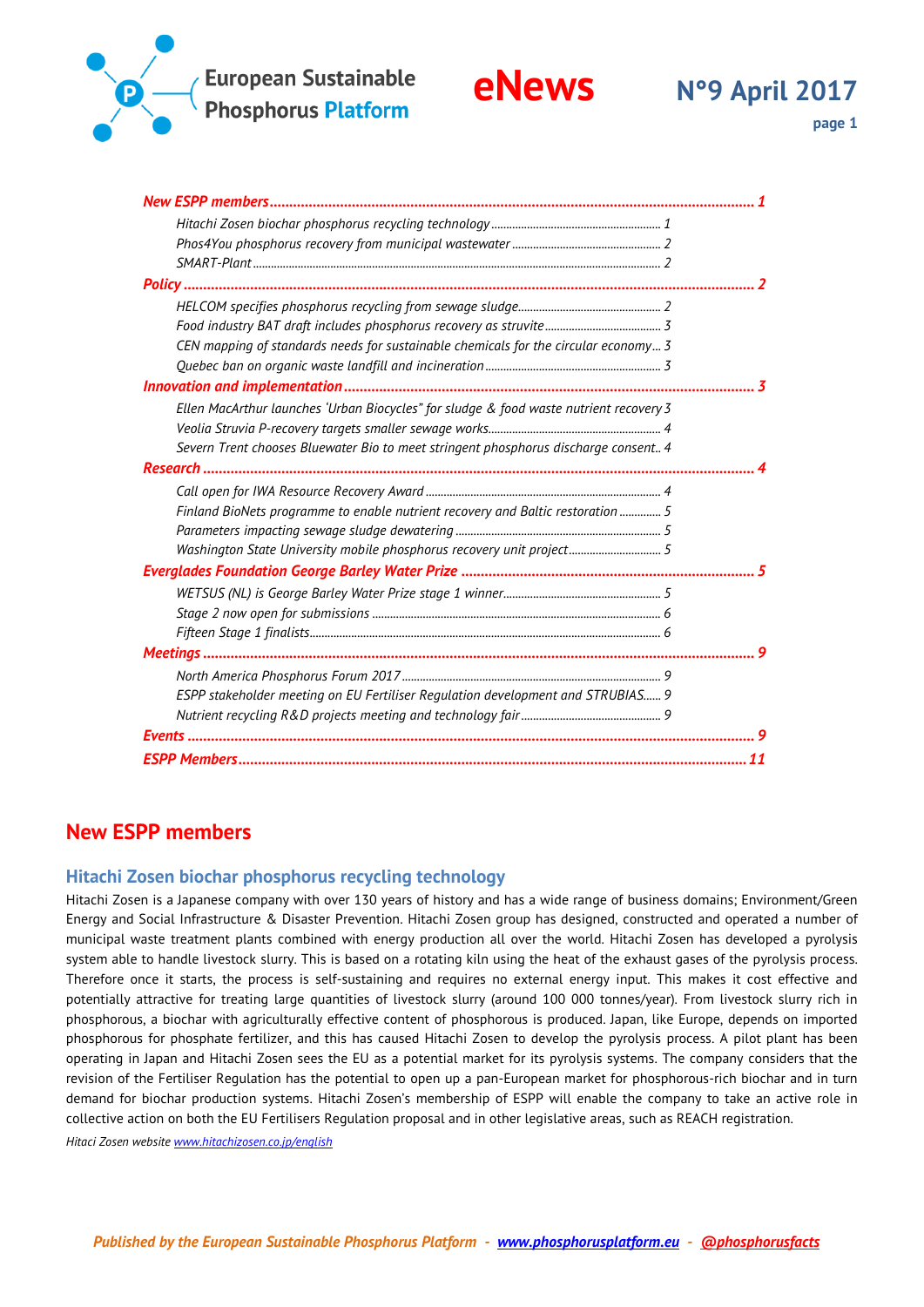

### <span id="page-1-0"></span>**Phos4You phosphorus recovery from municipal wastewater**

The INTERREG VB project, Phos4You (phosphorus recovery from municipal sewage in North West Europe), has just been approved and is now being launched. The project will include building demonstration P-recovery installations at sewage treatment sites, innovative P-recovery technologies, new recycled phosphorus products for fertilisers, working on a standard to assess recycled fertiliser quality and addressing social acceptance of recycled nutrient products. Phos4You will organise a launch event in Basel, **18- 20 October 2017**, in parallel to a first meeting of a Switzerland phosphorus recycling network and a European nutrient recycling Technology Fair and workshop of EU-funded and other R&D projects related to nutrient cycling.

*Phos4You partners are Lippeverband (lead), Université de Liège, IRSTEA, Cork Institute of Technology, FHNW, Universiteit Gent, Glasgow Caledonian University, University of the Highlands and Islands, Veolia Environnement, Emschergenossenschaft, NV HVC – SNB NL, Scottish Water. Contact for Phos4You: [Ploteau.Marie-Edith@eglv.de](mailto:Ploteau.Marie-Edith@eglv.de) Contact for nutrient recycling R&D and technology fair, 18-20 October [anders.naettorp@fhnw.ch](mailto:anders.naettorp@fhnw.ch)*

### <span id="page-1-1"></span>**SMART-Plant**

"Scale-up of low-carbon footprint MAterial Recovery Techniques in existing wastewater treatment PLANTs" (SMART-Plant) is an EU (Horizon2020) funded project, running from 2016 to 2020. The project consist of demonstration and optimisation of 7+2 pilot systems in operating five municipal waste water treatment plants in The Netherlands, the UK, Italy, Spain, Greece and Israel. The objective is to scale-up, in real sewage treatment environments, eco-innovative and energy-efficient solutions to renovate existing wastewater treatment plants and to close the circular value chain by applying low-carbon techniques to recover materials including PHA



(polyhydroxyalkanoates), sludge plastics composites, bioenergy, nutrients and water reuse. Nutrients will be recovered, in different configurations, in the form of phosphorus rich compost or struvite. Technologies and systems will be automated to optimise resource recovery. The project includes Life Cycle Assessment and Life Cycle Costing as well as business, market deployment and new public-private partnership models.

*SMART-Plan[t http://smart-plant.eu](http://smart-plant.eu/) Partners are: Universities: Verona, London Brunel, Roma La Sapienza, Cranfield, AUB Barcelona, Vic Spain, NTUA Athens, KWB Berlin. Water treatment operators: EYDAP Athens water company, Treviso water company Italy, Mekorot, Israel national water company, Aigües de Manresa Spain, Severn Trent Water UK. Polymers and fibres: BYK Additives, Ecodek UK. Water engineering, technology, innovation, business management: AgRobics, Salsnes Filter Norway, AKTOR Greece, BWA Netherlands, Wellness Smart Cities Spain, iBET Portugal, InnoEXC Germany, Socamex Spain, Biotrend, SCAE Italy, Agrobics Israel. Main contact - coordinator Francesco Fatone (Polytechnic University of Marche) [f.fatone@univpm.it](mailto:f.fatone@univpm.it)* 

# <span id="page-1-2"></span>**Policy**

### <span id="page-1-3"></span>**HELCOM specifies phosphorus recycling from sewage sludge**

The Baltic Marine Environment Protection Commission - Helsinki Commission (HELCOM) engages nine contracting countries and the European Union. On 1st March 2017, HELCOM published "Recommendation 38/1" on "Sewage Sludge Handling" which specifies as its first point "maximum recycling or recovery of phosphorus and other useful substances and compounds" from sewage sludges. The HELCOM contracting parties must regularly report on the regulatory and other measures taken to implement HELCOM 'Recommendations' and on the effectiveness of these measures. The Recommendation on Sewage Sludge Handling further specifies that nutrient reuse or recycling should be considered in design or upgrading of sewage works, and that phosphorus should be recovered from ash if sludge is incinerated (as far as technically viable), or if not, then the sludge ash should be stored in separate landfill for later phosphorus recovery). The Recommendation specifies that sludge and sludge products should not be applied to land if the soil P and N content is sufficient for crop cultivation (i.e. land application should genuinely be useful recycling, not just disposal spreading). The "Reporting Format" included in the Recommendation requires signature countries to specify the percentage of total phosphorus recovered from waste water, sewage sludge and sludge ashes. The Recommendation indicates that all sewage sludge should be treated to reduce fermentability and health risks before use. It also addresses contaminants and pollutants in sewage sludges (including upstream reduction or treatment), nutrient leaching, specifies limits on sewage sludge application in agriculture (e.g. not in the year before harvest of fruit or vegetables, only with limits on permanent grassland) and mentions conditions for sludge use in forestry, green areas, landscaping.

*HELCOM Recommendation Rec 38-1 "Sewage sludge handling", adopted 1st March 201[7 http://www.helcom.fi/helcom-at-work/recommendations](http://www.helcom.fi/helcom-at-work/recommendations)*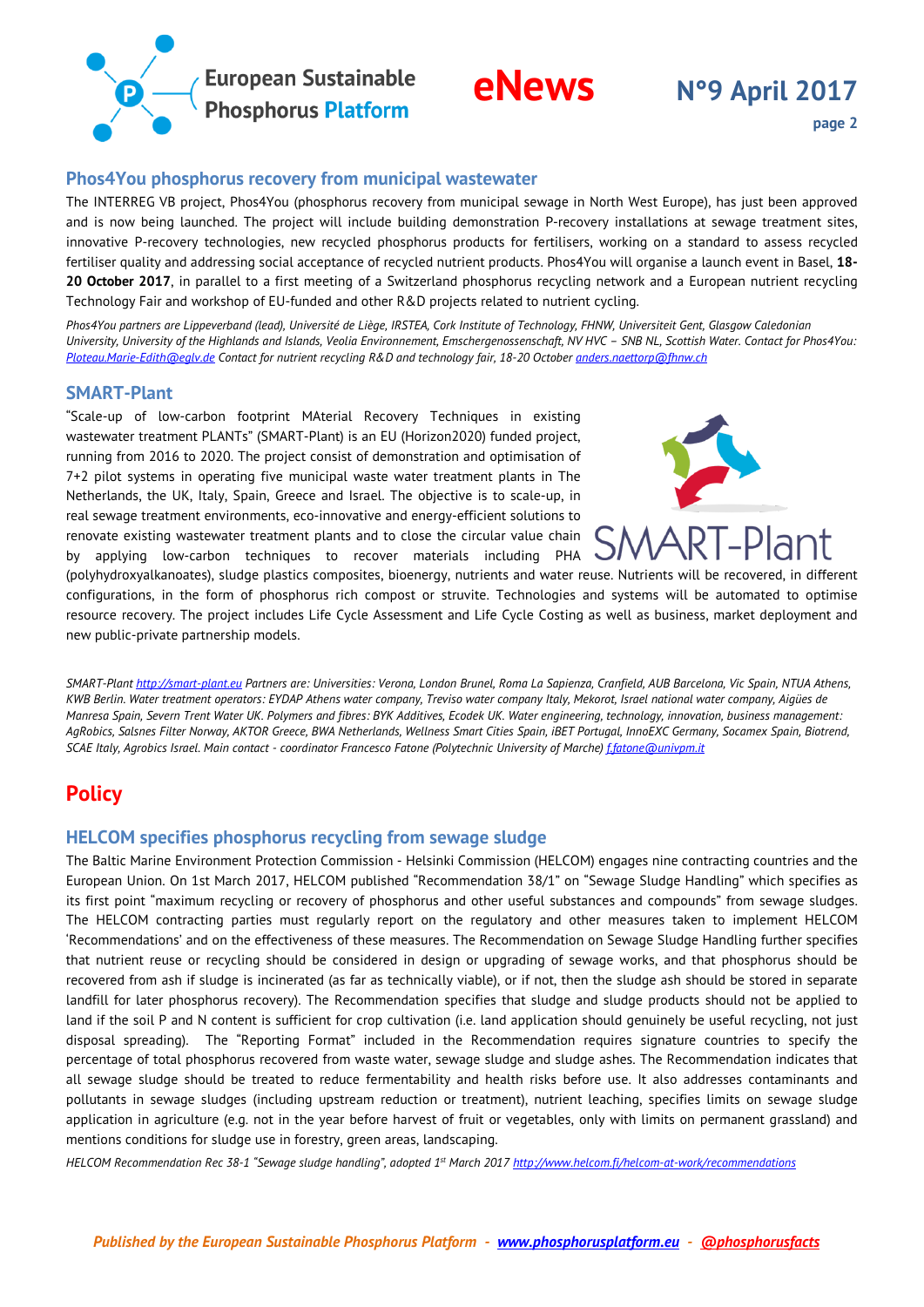



### <span id="page-2-0"></span>**Food industry BAT draft includes phosphorus recovery as struvite**

The European Commission has published a draft update of the Industrial Emissions Directive BAT BREF (Best Available Technology) reference document for the "Food, Drink and Milk Industries" (January 2017). The document states that nutrients must be removed in waste water treatment indicating BAT emission levels for discharge to surface water of 2-20 mg total nitrogen and 0.2-6 mg total phosphorus per litre. Are presented as BAT: biological nitrification-denitrification, ammonia stripping, enhanced biological phosphorus removal (EBPR), phosphorus removal by chemical precipitation, natural treatment in integrated constructed wetlands (ICW) and phosphorus recovery as struvite. The current draft document suggests that struvite precipitation is usually carried out in a stirred reactor after anaerobic digestion of waste water, and indicates that the struvite can be valorised as a fertiliser with advantages of lower sludge treatment and disposal costs.

*European Commission, January 2017, Best Available Techniques (BAT) Reference Document for the Food, Drink and Milk Industries, DRAFT [http://eippcb.jrc.ec.europa.eu/reference](http://eippcb.jrc.ec.europa.eu/reference/)*

### <span id="page-2-1"></span>**CEN mapping of standards needs for sustainable chemicals for the circular economy**

The official European standards body, CEN, has been mandated by the European Commission to map existing standards and identify future standards needs relevant to sustainable chemicals in the circular economy (CEN/CLC/BT/JWG 11, led by NEN Netherlands). ESPP is participating in this working group. This work will take into account the mapping of standards for fertiliser product analysis carried out by the Commission to accompany the EU Fertiliser Regulation revision. Aspects addressed by CEN will include feedstocks, recycled and sustainable chemicals, labelling and recycling. At the first working group,  $13<sup>th</sup>$  March, ESPP underlined the importance of questions around quality, safety, contaminants and supply reliability of secondary raw materials and recycled chemicals. Your input is important both to define priority areas for standards development, and to identify specific points where new standards are today needed for recycled chemicals (e.g. testing methods). Please send comments or input to ESPP.

<span id="page-2-2"></span>*Further information on request contact[: info@phosphorusplatform.eu](mailto:info@phosphorusplatform.eu)*

### **Quebec ban on organic waste landfill and incineration**

Quebec legislation will ban from 2022 both landfilling and incineration of all organic wastes, including sewage sludges, sorted municipal food waste, green wastes, paper industry sludges, etc. The objective is to develop a circular economy from these organic materials. This is part of an overall programme aiming to reduce final waste production in Quebec. A 650 million CAD\$ investment programme will support methanisation or composting of organic wastes, then valorisation of the organics as soil improvers. The 2011 legislation also states that the Quebec Government will intervene to ensure that sludge spreading is authorised when health and environmental safety conditions are ensured and where it is beneficial to crops, and to encourage new uses and markets for composts and digestates. The application of this legislation will open important opportunities for nutrient recycling, through agricultural use of composts and digestates, or through technical nutrient recovery.

*Quebec policy for reducing final wastes here[: http://www.mddelcc.gouv.qc.ca/matieres/pgmr](http://www.mddelcc.gouv.qc.ca/matieres/pgmr/) and Quebec Decree 100-2011 <http://www.mddelcc.gouv.qc.ca/matieres/pgmr/politique-go.pdf> For examples of development of methanisation in Quebec see: <http://www.mddelcc.gouv.qc.ca/programmes/biomethanisation/liste-projets.htm>*

# <span id="page-2-3"></span>**Innovation and implementation**

### <span id="page-2-4"></span>**Ellen MacArthur launches 'Urban Biocycles" for sludge & food waste nutrient recovery**

At the annual Forum for the Future of Agriculture [\(FFA2017\)](http://www.forumforagriculture.com/), Brussels, 28<sup>th</sup> March, Dame Ellen MacArthur launched a new initiative "Urban biocycles". A joint Project Mainstream between the Ellen MacArthur Foundation and the World Economic Forum [\(WEF\)](https://www.weforum.org/projects/circular-economy). The project aims to identify opportunities and systemic solutions to transform urban biowaste flows, in particular sewage and food waste, into a source of value by recovering and recycling energy, organic carbon, nutrients and materials. This will engage global leaders, both major companies (food industry, water and waste sector, chemicals, technologies), public decision makers, scientists and stakeholders. It is identified that "Cities aggregate biological materials and nutrients from rural areas but return few of them to the agricultural system", resulting in rural soil degradation and reliance on synthetic fertilisers. Negative impacts of nutrient loss and untreated biowastes include eutrophication dead zones (240 000 km<sup>2</sup> worldwide – an area this size of the UK), planetary boundaries and climate change. Farmers, traders, wholesalers, food manufacturing companies and retailers make up the world's biggest economic sector and around 17% of global GDP. Global biomass harvest is around 13 billion tonnes/year, of which over 80% is for food. Cities worldwide produce around 0.7 billion tonnes of solid organic waste per year, expected to double by 2025. In OECD countries, less than 40% of this is valorised (biogas, compost). Most of the phosphorus, nitrogen and potassium in the world's sewage is today lost not recycled. Economic opportunities of restoring a circular economy for urban biowastes and closing nutrient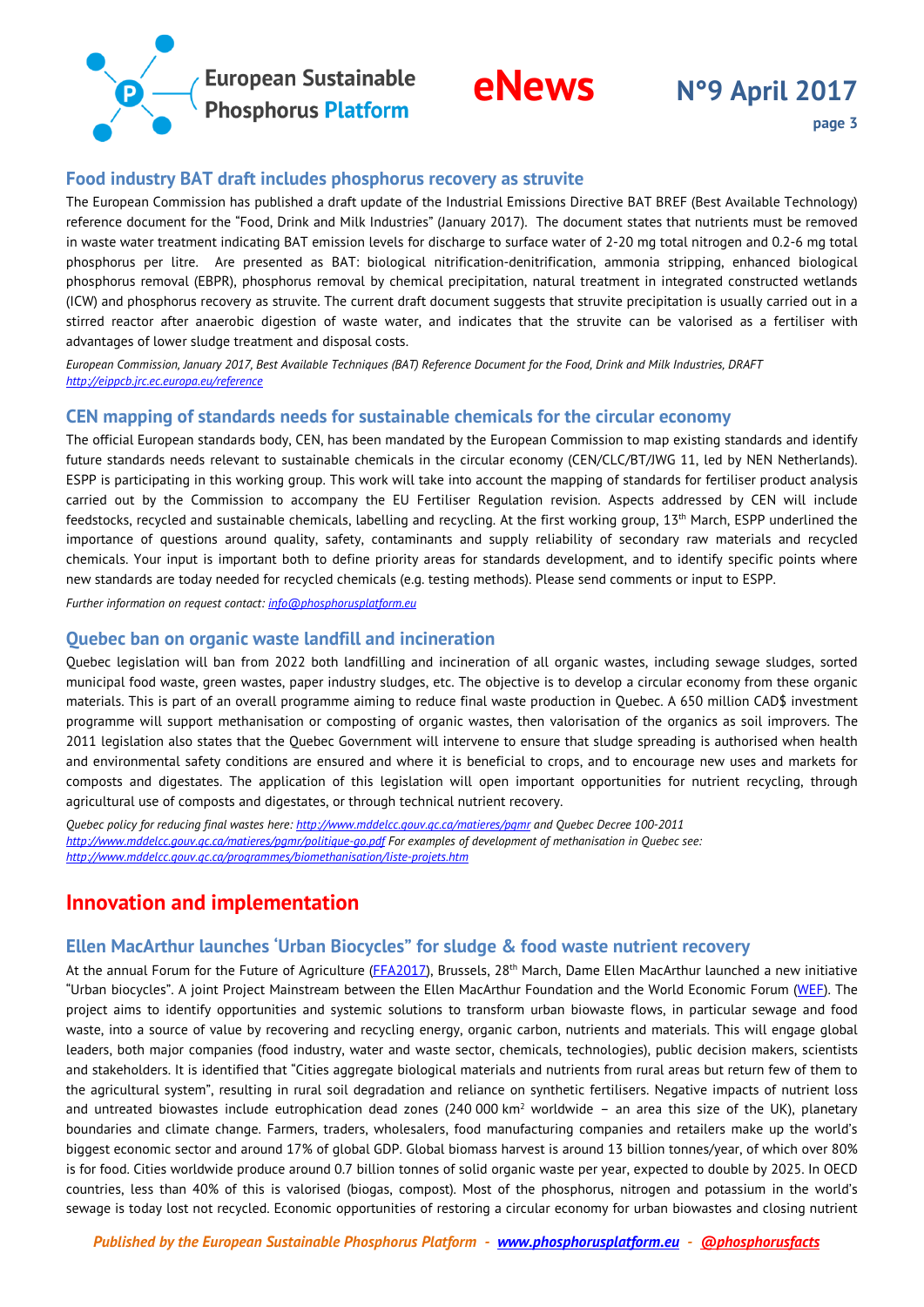

# **eNews N°9 April <sup>2017</sup>**

loops are therefore considerable. Cases of resource recovery from biowastes already operation today are cited, including Veolia's [Water Organics Recycling,](https://www.veolia.co.uk/our-services/our-services/water-services/organics-recycling) Suez [Phosphogreen,](https://www.suezwaterhandbook.com/degremont-R-technologies/sludge-treatment/recovery/recycle-phosphorus-from-effluent-to-produce-a-valuable-fertilizer-Phosphogreen) Ostara [Pearl](http://www.ostara.com/) struvite recovery, Suez Ametyst anaerobic digestion plant Montpellier France and Véolia's Artois anaerobic digestion plant France.

*The Urban Biocycles project is led by CEOs of Averda, Tarkett, Royal DSM, Ecolab, Philips, Suez, and Veolia. A first working meeting to take the project forward included also ESPP, Anglian Water, Danone, Google and Yara. World Economic Forum "Urban Biocycles" report 2016 (32 pages) [http://www3.weforum.org/docs/WEF\\_Project\\_MainStream\\_Urban\\_Biocycles\\_2017.pdf](http://www3.weforum.org/docs/WEF_Project_MainStream_Urban_Biocycles_2017.pdf) "New Urban Biocycles scoping paper launched by Ellen MacArthur Foundation" 28/3/2017<https://www.ellenmacarthurfoundation.org/news/new-urban-biocycles-scoping-paper-launched-by-ellen-macarthur-foundation>*

### <span id="page-3-0"></span>**Veolia Struvia P-recovery targets smaller sewage works**

[AquaStrategy](http://www.aquastrategy.com/) presents experience of Veolia's Struvia struvite P-recovery process, with a detailed interview of Erik Bundgaard, technology director at Krüger, a Veolia company. After successful pilot demonstration trials at several municipal sites such as the Brussels North, Belgium, and Braunschweig, Germany, as well as at industrial sites, a first fullscale Struvia installation was commissioned in 2016 at Helsingor sewage works, Denmark. The Struvia process combines a Turbomix reactor with a lamellar settler, then bag-draining of the struvite prills. The Struvia unit is compact, with a small footprint and in Helsingor is installed in a basement only 3.5m high. Installation of the struvite process has enabled the sewage works to move to completely biological phosphorus removal, with no iron dosing. Helsingor serves around 70 000 p.e. and the struvite unit treats 60 m3 /day, that is 100% of the work's digestate centrate, and produces around 36 tonnes of struvite per year. This demonstrates Veolia's objective to deliver struvite P-recovery technology to small – medium sewage works. The product is pure struvite, with small prill size. It may be used directly in agriculture or be further processed by the fertilizer industry or distributors before use.



*"Veolia positions its product line for phosphorus recovery" AquaStrategy, February 2017 [www.aquastrategy.com](http://www.aquastrategy.com/)* 

### <span id="page-3-1"></span>**Severn Trent chooses Bluewater Bio to meet stringent phosphorus discharge consent**

Severn Trent Water, UK, has selected Bluewater Bio's FilterClear high-rate multi-media filtration technology to achieve a tightened phosphorus discharge consent of 0.5 mgP<sub>total</sub>/l fixed for its Codsall municipal sewage works (Staffordshire) in application of the EU Water Framework Directive. The installation will treat up to nearly 7 000 m<sup>3</sup>/day. FilterClear is also being tested at Yorkshire Water's Bolsover sewage works, with an objective phosphorus discharge of 0.1 mgP<sub>total</sub>/l. FilterClear is a sealed and pressurised filtration system which integrates flocculation (avoiding the need for upstream flocculant mixing) and then four stratified filtration media (anthracite, silica, alumina, magnetite) with particle size down to 0.35 mm. The combination of negative and positive media charges enable removal of >75% of suspended solids by both filtration and surface adsorption. Trials of the technology at Anglian Water's Cambridge UK sewage works showed 80% removal of suspended solids down to an average of 3 mgTSS/l. Some 50 FilterClear installations are already operational for treatment of wastewaters, cooling waters, reverse osmosis pre-treatment, pharmaceutical industry, food and beverage processing, distilleries.

*AquaStrategy, February 2017 issue "Severn Trent Water contract for Bluewater Bio marks latest UK sewage phosphate removal award" [www.aquastrategy.com](http://www.aquastrategy.com/) an[d www.bluewaterbio.com](http://www.bluewaterbio.com/)*

## <span id="page-3-2"></span>**Research**

### <span id="page-3-3"></span>**Call open for IWA Resource Recovery Award**

The International Water Association (IWA) and Watershare call for the 2<sup>nd</sup> Best Practice Award for water resource recovery is open to 30th April 2017. Selection criteria are: innovation, replication potential, stakeholder and value chain cooperation and business case. The Award winner will benefit from promotion in IWA's media and the IWA Resource Recovery Conference (New York, 5-9 August). The winner of the 1st Award in 2015 was Reststoffenunie (now Aqua Minerals) with Waternet, Ardagh Glass and Desso, The Netherlands, for recovery of calcium carbonate pellets from drinking water softening.

"Rewarding innovation, IWA Best Practices on Resource Recovery Award 2017 now open", IWA 8/2/2017 [http://www.iwa](http://www.iwa-network.org/news/rewarding-innovation-iwa-best-practices-on-resource-recovery-award-2017-now-open/)[network.org/news/rewarding-innovation-iwa-best-practices-on-resource-recovery-award-2017-now-open](http://www.iwa-network.org/news/rewarding-innovation-iwa-best-practices-on-resource-recovery-award-2017-now-open/)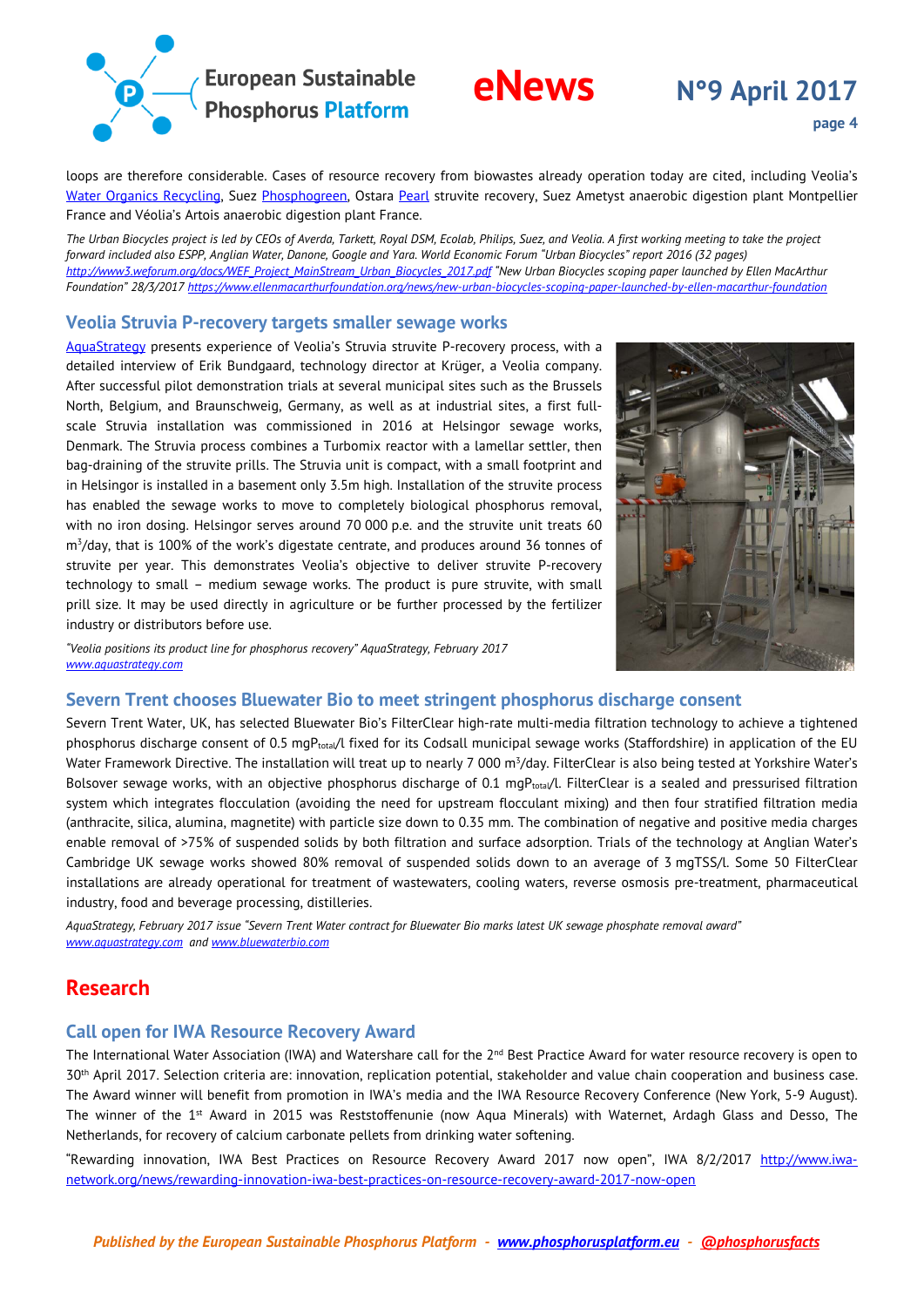



## <span id="page-4-0"></span>**Finland BioNets programme to enable nutrient recovery and Baltic restoration**

The Baltic Sea Action Group (BSAG) is "Nutrient Recycling Ecosystem" coordinator for the TEKES / Team Finland (national R&D funding agency) BioNets programme, which aims to generate Finland's bio- and circular economy. BioNets provides funding for pilot projects and networking, coaching, market studies and promotion new technologies and company innovations. In TEKES case examples 2017, BSAG states that nutrients are currently inefficiently used in agriculture, leading to phosphorus and nitrogen losses to the Baltic, and considers that nutrient recycling could both resolve Finland's dependency on nutrient imports and help restore the ecology of the Baltic Sea. BSAG's objective is that solutions developed in the Baltic region can be exported globally to many other eutrophication impacted regions of the world.

*"Baltic Sea Action Group: The nutrient recycling project aims to renew the entire food chain" [https://www.tekes.fi/en/tekes/results-and-impact/cases1/case](https://www.tekes.fi/en/tekes/results-and-impact/cases1/case-examples-2017/baltic-sea-action-group-the-nutrient-recycling-project-aims-to-renew-the-entire-food-chain/)[examples-2017/baltic-sea-action-group-the-nutrient-recycling-project-aims-to-renew-the-entire-food-chain](https://www.tekes.fi/en/tekes/results-and-impact/cases1/case-examples-2017/baltic-sea-action-group-the-nutrient-recycling-project-aims-to-renew-the-entire-food-chain/)*

### <span id="page-4-1"></span>**Parameters impacting sewage sludge dewatering**

A paper by Julia Kopp et al. (WEF Conference 2016) assesses how struvite precipitation phosphorus recovery, thermal hydrolysis process (THP) and thermo-chemical hydrolysis process (TCHP) impact sewage sludge dewatering and polymer consumption (dewatering additives). The paper is based on literature data and laboratory experiments applying these three treatments. Measurement of the free water content DS(A) was used to determine dewatering results after anaerobically digested sludge from over 20 different sewage works operating biological phosphorus removal. Literature data suggest that dewaterability is related to the content of EPS (exopolysaccharides) and proteins, which are influenced by sludge age and the blend of primary sludge and WAS (waste activated sludge). Conclusions from the experimental work are that struvite precipitation by air stripping and magnesium chloride dosing improves dewatering by nearly 5%. The best results were by combining TCHP with struvite precipitation, resulting in a 10% improvement in dewatering as well as lower polymer consumption.

*"Impact of Hydrolysis and Bio-P Removal Processes on Biosolids Dewaterability and Polymer Consumption in the Dewatering Process", J. Kopp, H. Yoshida, G. Forstner, WEF Conferenc WEFTECe, New Orleans 24-28 September 2016[, https://doi.org/10.2175/193864716819715446](https://doi.org/10.2175/193864716819715446)*

### <span id="page-4-2"></span>**Washington State University mobile phosphorus recovery unit project**

WSU (Washington State University) has obtained a 460 000 US\$ grant from the USDA (federal Department of Agriculture) for the project "Mobile System for Nutrient (Phosphorus) Recovery and Cost Efficient Nutrient Transport", developed with Multiform Harvest (see SCOPE Newsletter  $n^{\circ}$  109). WSU will demonstrate their mobile struvite phosphorus recovery unit at commercial dairies, with Dairy Farmers of Washington (DFW), and establish recycling links with forage crop growers who can use the recovered struvite. This funding is within the USDA Conservation Innovation Grants [\(CIG\)](https://www.nrcs.usda.gov/wps/portal/nrcs/main/national/programs/financial/cig/). Previous CIG grants include phosphorus recycling from chicken litter through [use](https://www.nrcs.usda.gov/wps/PA_NRCSConsumption/download?cid=stelprdb1044938.pdf) of ash as fertiliser 2011, vermiculture [treatment](https://www.nrcs.usda.gov/wps/PA_NRCSConsumption/download?cid=stelprdb1044932.pdf) of pig manure for recycling 2009, manure nutrient use Delaware 2009, nutrient [trading](http://agriculture.vermont.gov/) Vermont 2012, and a range of projects on nutrient pollution mitigation, optimisation of nutrient use, manure treatment.

*"Washington State University Receives USDA Grants for Agricultural Innovation" 20/9/2016* 

*<https://www.nrcs.usda.gov/wps/portal/nrcs/detail/wa/newsroom/releases/?cid=NRCSEPRD1290890> "Grant Funds Mobile System for Phosphorus Recovery From Manure" 17/11/201[6 http://www.lancasterfarming.com/farming/dairy/grant-funds-mobile-system-for-phosphorus-recovery-](http://www.lancasterfarming.com/farming/dairy/grant-funds-mobile-system-for-phosphorus-recovery-frommanure/article_1bd04fb1-055b-53e0-a59e-521ca8171205.html)*

*[frommanure/article\\_1bd04fb1-055b-53e0-a59e-521ca8171205.html](http://www.lancasterfarming.com/farming/dairy/grant-funds-mobile-system-for-phosphorus-recovery-frommanure/article_1bd04fb1-055b-53e0-a59e-521ca8171205.html) Washington State University mobile struvite recovery unit* 

*[https://puyallup.wsu.edu/lnm/mobile-nutrient-recovery-system](https://puyallup.wsu.edu/lnm/mobile-nutrient-recovery-system/) and article in "Dairy Farmers" 15/3//201[7 http://www.wadairy.com/blog/mobile-nutrient](http://www.wadairy.com/blog/mobile-nutrient-recovery-system)[recovery-system](http://www.wadairy.com/blog/mobile-nutrient-recovery-system)*

# <span id="page-4-3"></span>**Everglades Foundation George Barley Water Prize**

### <span id="page-4-4"></span>**WETSUS (NL) is George Barley Water Prize stage 1 winner**

Th[e George Barley Water Prize](http://www.barleyprize.com/) (Everglades Foundation) has named its first winner as WETSUS Netherlands, with the NaFRAd project (Natural Flocculation Reversible Adsorption). WETSUS (European Centre of Excellence for Sustainable Water Technology) takes home the US\$ 25 000 prize for the Prize Stage 1. After winning Stage 1, the Wetsus team is now preparing its submission for the second stage which requires testing and demonstrating at the laboratory lab scale.

[Stage 2](http://www.barleyprize.com/#/about/cae52f16-d5b9-ed44-29eb-a152534d4442) of the George Barley Water Prize is open to organisations worldwide, whether or not they participated in Stage 1. **Deadline: 15th July 2017, see below**.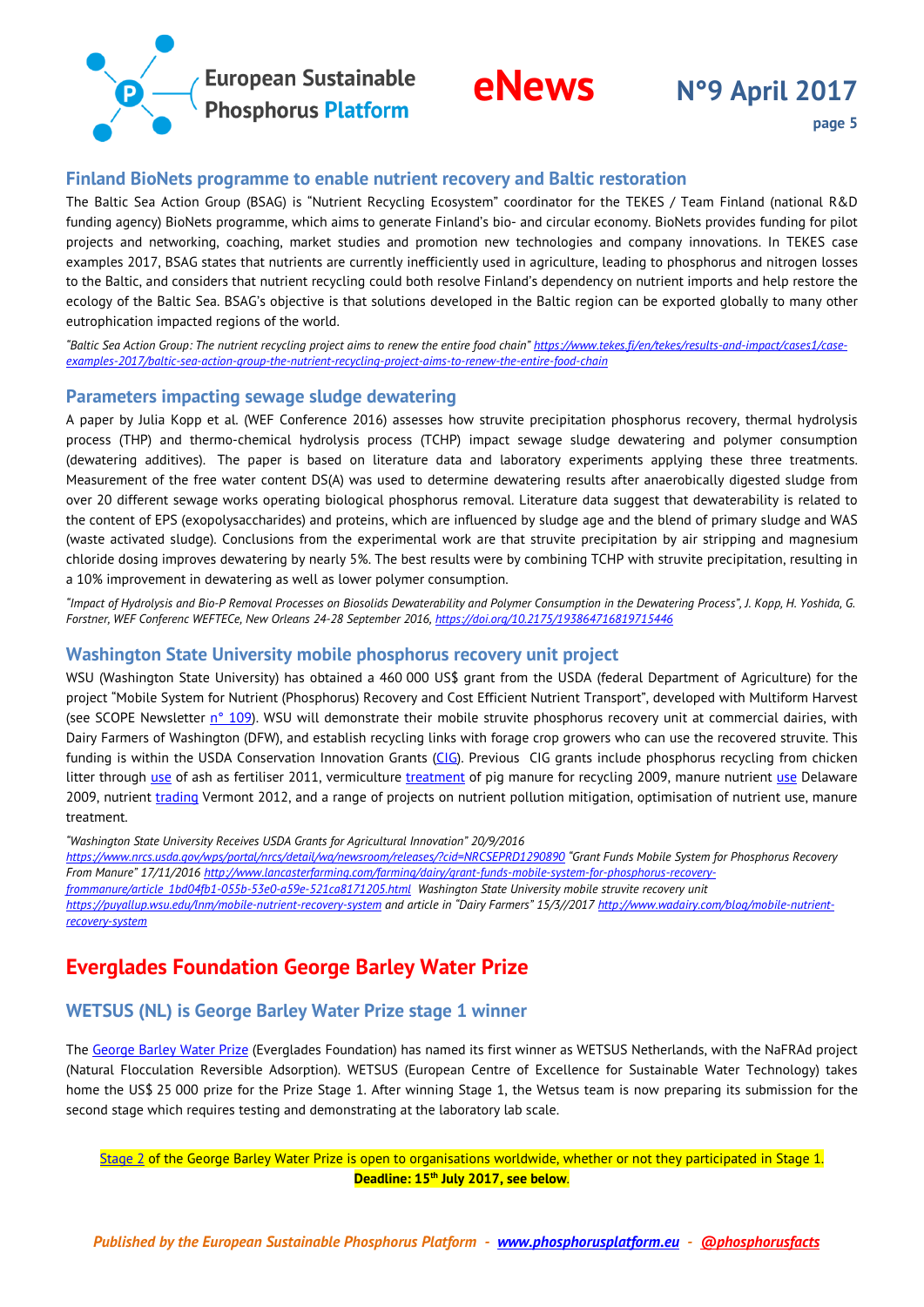

The **WETSUS NaFRAd technology** proposes a combination of flocculation with natural flocculants and reversible adsorption with high capacity iron based adsorbents. This can remove both particulate and soluble phosphorus with minimal waste generation. The phosphorus can be recovered as calcium phosphate for use in the fertiliser industry. These technologies reflect the WETSUS research themes Phosphate Recovery and Natural Flocculants.

WETSUS is a partner of the European Sustainable Phosphorus Platform, and has for example developed with ESPP a regularly updated listing of publications providing overviews and comparisons of phosphorus recovery technologies [\(www.phosphorusplatform.eu](http://www.phosphorusplatform.eu/)  $\rightarrow$  Activities  $\rightarrow$  P-recovery Technology Inventory). WETSUS also regularly provides articles for ESPP's SCOPE Newsletter reviewing scientific publications on phosphorus recycling technologies.

and the Winner Is...



*Photo: March 22, West Palm Beach, Florida: George Barley Water Prize Stage 1 winner WETSUS, represented by Prasanth Kumar , with Nathalie Olijslager-Jaarsma, Consul General of the Netherlands,, Jim King, Scotts Miracle Gro, Mary Barley, Board Member of the Everglades Foundation and Eric Eikenberg, CEO of the Everglades Foundation.*

### <span id="page-5-0"></span>**Stage 2 now open for submissions**

[Stage 2](http://www.barleyprize.com/#/about/cae52f16-d5b9-ed44-29eb-a152534d4442) of the Prize is **currently open for applications** from teams capable of testing their solution for two consecutive weeks processing c. 24 litres/hour (see exact specifications in application materials). Applicants will submit daily inflow and outflow samples from their technology. A total of \$80,000 will be awarded in November of this year to the top 3 teams in Stage 2. Applicants to Stage 2 need not

have applied to Stage 1. The deadline to request Stage 2 application materials is 15 July 2017 and the deadline to submit applications is 31 August 2017. The Pilot Stage, the third stage of the George Barley Water Prize, will qualify 10 teams to compete at a Pilot location in Canada in early 2018, with awards totalling \$800,000. Finally, the Grand Prize will see the top 4 teams compete in Florida for the ultimate \$10 million award.

### <span id="page-5-1"></span>**Fifteen Stage 1 finalists**

Stage 1 of the [George Barley Water Prize](http://www.barleyprize.com/) is the first milestone of the 4-year prize which will reward with US\$ 10 million the most cost-effective, scalable technology that thoroughly removes and recovers phosphorus from freshwater bodies. Over 75 applicants from all over the globe submitted proposals to Stage 1 (from a total of 181 initial [entries\)](http://www.barleyprize.com/). Entries came primarily from the United States, but also from Canada, India, Belgium, Germany, Australia, China, Japan, Indonesia, Netherlands, Ireland, Sweden and Israel. The prize nominated 15 finalists for Stage 1, and these are summarised below.

*George Barley Water Prize, funded by the Everglades Foundation and with support from Ontario, Xylem, Miracle Gro and Knight Foundation [www.barleyprize.com](http://www.barleyprize.com/)*

### **The 15 stage 1 finalists are as summarised below**

(see also on the Prize [website:](http://www.barleyprize.com/) go to "Entries" and search by project name)

### **Technologies including phosphorus adsorbents**

• **Wetsus NaFRAd (Natural Flocculation Reversible Adsorption)** – **winner of Stage 1 of the Prize** - particulate phosphorus is captured by biodegradable bioflocculants, soluble phosphorus is captured in an adsorbent bed which can be regenerated using calcium hydroxide for recovery of calcium phosphate. Adsorption is part of the WETSUS Phosphate Recovery theme with participation of Delft University of Technology, STOWA, ICL Fertilizers, KEMIRA, Green Water Solution, water authority Brabantse Delta and Oosterhof Holman. Natural flocculants are being developed in the WETSUS Natural Flocculants theme with participation of Wageningen University Research, Pentair and Shell Global Solutions. See on [YouTube](https://www.youtube.com/watch?v=lJ6ypN8tEgE) and [www.wetsus.nl/phosphate-recovery](https://www.wetsus.nl/phosphate-recovery) Contact [leon.korving@wetsus.nl](mailto:leon.korving@wetsus.nl) See photo.

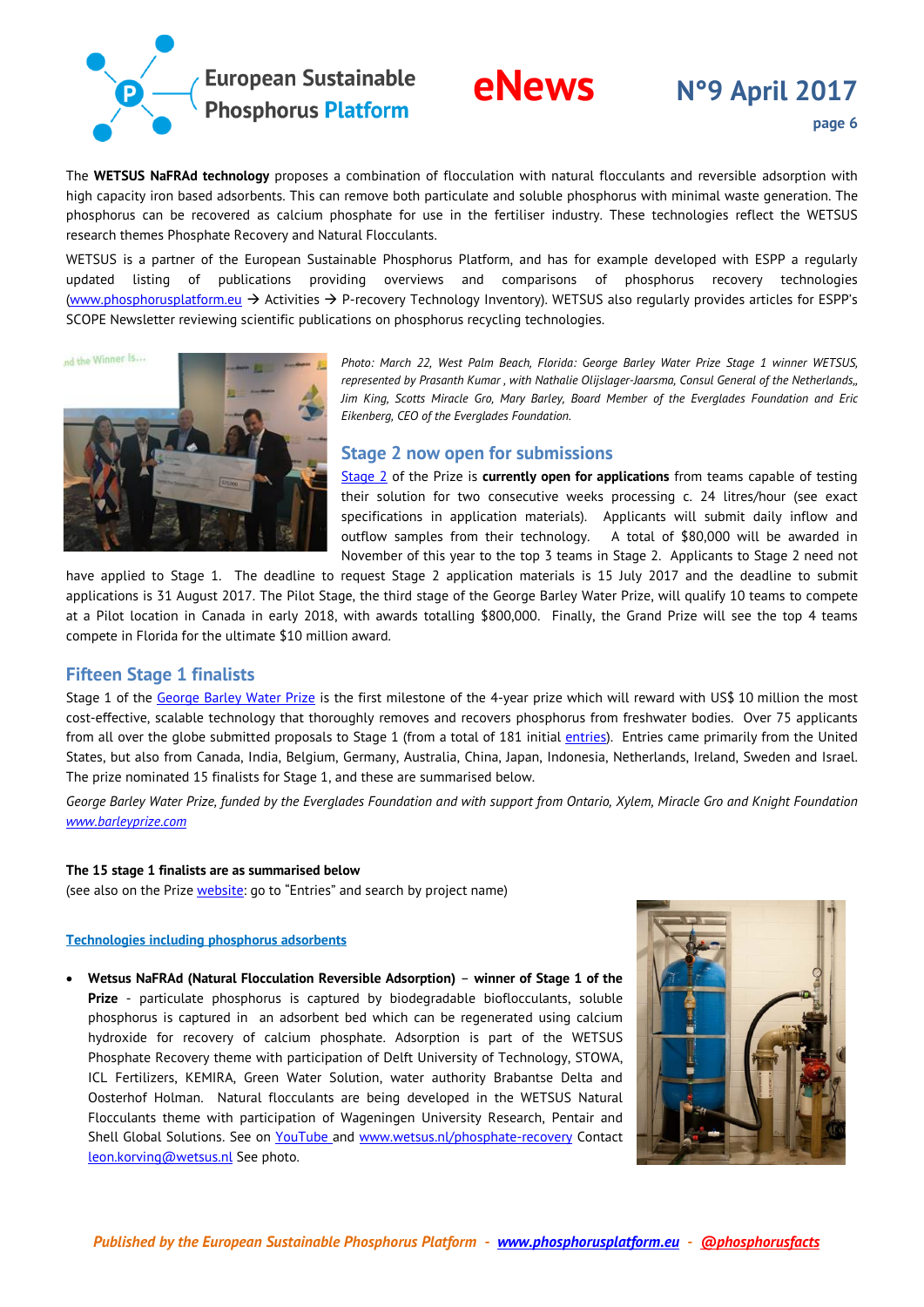

### **Technologies including phosphorus adsorbents (continued)**

- **Rocky Mountain Scientific APR** proposes a compound (APR1 beads a proprietary compound) which enables phosphorus to be removed from water by adsorption/desorption. Contact: [steve@rmtsc.com](mailto:steve@rmtsc.com)
- **AquaCal AgBag** –uses "*biogenic oolitic aragonite*", which means a form of calcium carbonate in spherical grains produced by biological processes (this is not clarified). It is claimed that "*adding aragonite into animal and plant nutrition … will mitigate the very generation of phosphorus by livestock and farming activities*". Clarifications have been requested by ESPP, because we do not understand how adding calcium carbonate can have the result that phosphorus going into one end of animals does not come out the other end (phosphorus present in animal feed comes out in manures except for the non significant and essentially non variable amount stocked in bones etc). The answer we received from the company was that this is currently undergoing testing. It is also proposed to install different types of filter bags of aragonite in field drainage or storm water collection to adsorb phosphate. It is indicated that the phosphorus-enriched calcium carbonate can then be used as a fertiliser or soil improver.
- **WAVVE Stream / University of Houston spin-off** using nano-coated polymer beads to adsorb nutrients and heavy metals, with regeneration capabilities. Website: [www.wavvestream.com](http://wavvestream.com/) Contac[t ebeydoun@wavvestream.com](mailto:ebeydoun@wavvestream.com)

### **Biological systems**

• **AquaFiber Technologies AquaLutionsTM process** – lake water is pumped through a **[patented](https://www.google.ch/patents/US8075783)** unit at the heart of which is a dissolved air flotation unit modified to maximize its efficiency to harvest the smallest algal cells from the lake water. The system also includes gravity pre-separation and biological polishing. Clear, clean and oxygenated water is returned to the source and blue-green algae are removed. The harvested biomass can be used to produce an organic fertiliser or converted to energy. A 14 million litres/day, 0.4 ha footprint (of which 7% for the treatment installation) site has already been tested successfully at Lake Jesup, Florida, 2009-2014. The technology is ready for roll-out and the company offers a "pay for performance" business model. [www.aquafiber.com](http://www.aquafiber.com/) See photo.



- **Phosphorus-hungry microbes (PIARCS)** [www.piarcs.org](http://www.piarcs.org/) microbes are used to remove soluble phosphorus from water and stably sequester it as polyphosphate. Advantages over conventional bio-P removal are very rapid phosphate uptake, without subsequent phosphate release. The rapid uptake means that fermenter-grown microbes can be added just prior to flocculation. The polyphosphate rich biomass can be used as organic fertiliser. Contac[t holland@piarcs.org](mailto:holland@piarcs.org)
- **Wetlaculture (Mitsch)** landscape-scale and mesocosm-scale models integrating wetlands for phosphorus retention with agriculture. Retained phosphorus in the wetlands is directly recycled as fertiliser to crops appropriate for temperate or subtropical region. See photo.

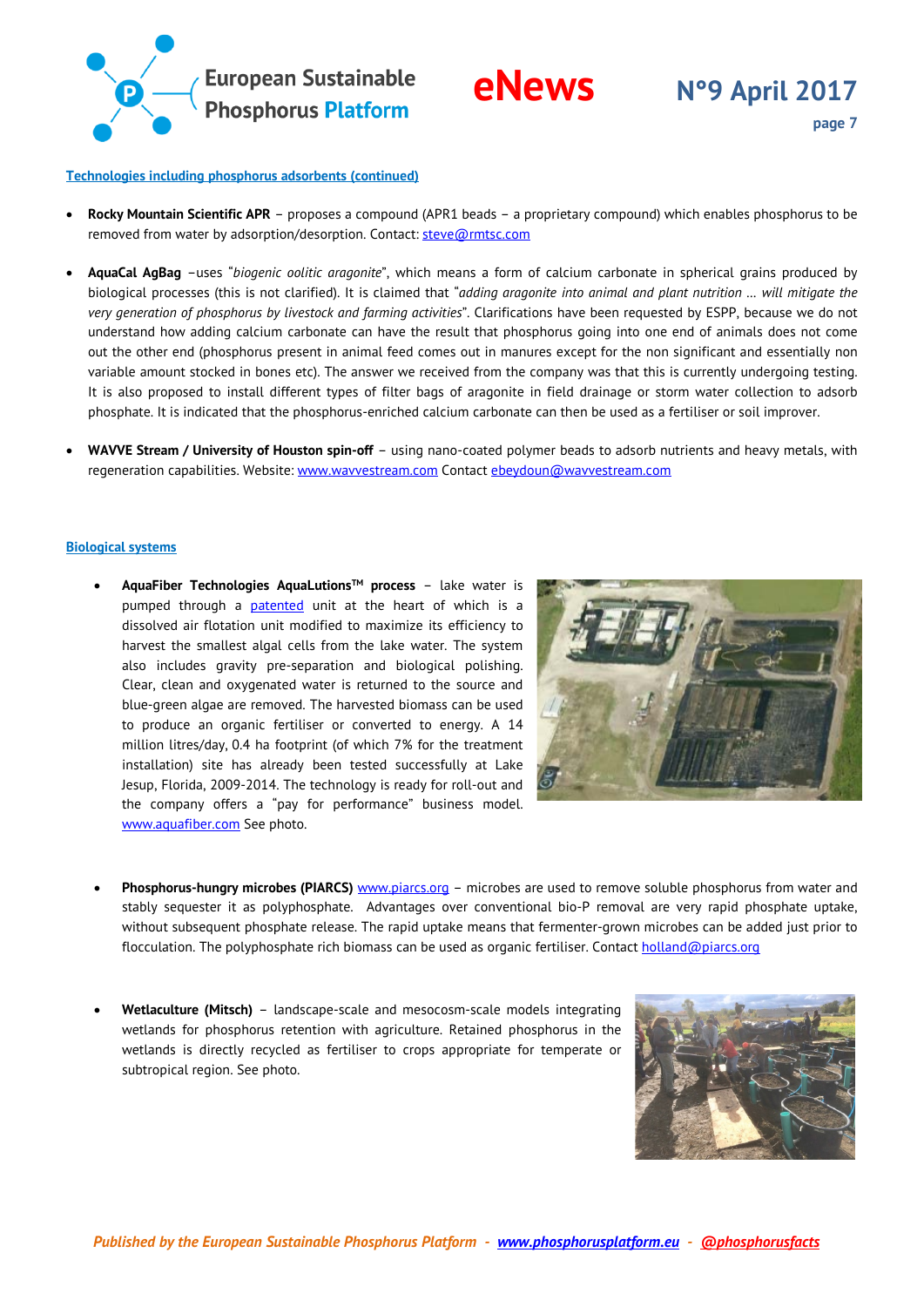

# **eNews N°9 April <sup>2017</sup>**

**page 8**

### **High technology solutions**

- **Nutrient Extraction and Recovery Devices (University of Maryland Baltimore County)** selective phosphorus uptake and recovery using ion exchange membranes and high-strength monovalent salt solutions. Contac[t blaney@umbc.edu](mailto:blaney@umbc.edu)
- **Waterway Nanoshield (University of Calgary)** phosphorus removal from livestock manure using nanoporous carbon membranes as electro-filters, to clean water and produce "mineral concentrates" of phosphorus and nitrogen which can be redistributed as a fertiliser. Contac[t rmmayall@ucalgary.ca](mailto:rmmayall@ucalgary.ca)
- **Plasma Water Reactor – University of Michigan** plasma injection into water is indicated as having the following effects: changing water chemistry (oxidation states, pH) so initiating precipitation of ions such as phosphates; electrical enhancement of coagulation; generation of ozone, UV … which break down organics. See photo.



### **Iron-based phosphorus removal**

- **Waterloo Biofilter EC-P System** low-energy electrochemistry releases ferrous iron into septic systems or ditch water to remove phosphorus as inert, crystalline iron phosphate minerals (vivianite). This is similar to the use of iron salts for phosphorus removal in sewage works worldwide, but without P-rich sludge production. The process can be modified to recover iron phosphate crystals which are proposed for use as a fertilising soil amendment. [www.waterloo-biofilter.com](http://www.waterloo-biofilter.com/) Contact [chris@waterloo-biofilter.com](mailto:chris@waterloo-biofilter.com) See photos.
- **P removal (University of Miami)**  using riparian buffer vegetation zones, waste iron materials from foundries for phosphorus adsorption and plants (reedbed type systems) for final purification stage removing low levels of phosphorus and other pollutants. [s.joo1@miami.edu](mailto:s.joo1@miami.edu)
- **FIU ROAR (Florida International University)**  submission from Everglades region presenting a "holistic approach". Little technical information. Iron coated fibres used for P-removal – not defined how to dispose of or recycle these fibres after phosphorus uptake
- **Team blueXgreen - University of Idaho** reactive filtration using iron salts, biochar (from agriculture or forestry greenwaste) and ozone. Two first generations of the technology (ferrous iron and ozone) are operating commercially (Nexom/Blue Water Technologies) with installations up to >50 million litres/day, and are participating in the UK-WIR-CIP2 trials (see ESPP eNEWS n°7). The third generation reactive filtration technology (at pilot stage, see photo) adds biochar as a catalyst and phosphorus adsorbant. This can be recycled as a slow release phosphorus fertiliser which sequesters CO2. Photo: University of Idaho N-E-W Tech™ process research trailer. See <https://www.youtube.com/watch?v=xI22R6vzVdw> Contac[t sustainability@uidaho.edu](mailto:sustainability@uidaho.edu) See photo.



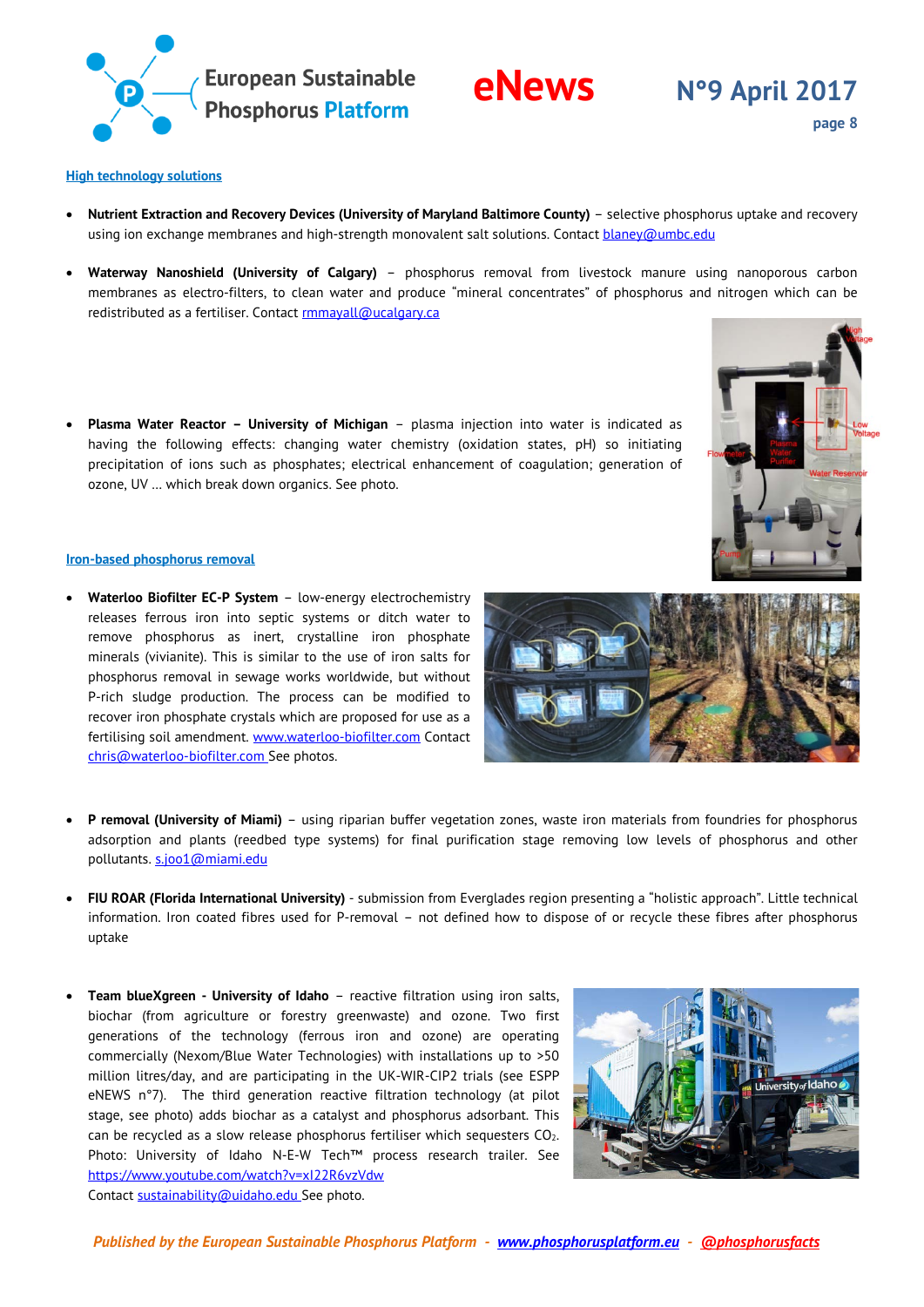

### **Iron-based phosphorus removal (continued)**

• **US Geological Survey (USGS Leetown)** –adsorption using mine waste ochre (iron oxide based) with regeneration of the ochre using sodium hydroxide, and then precipitation of calcium phosphate for recycling. See details in "Removal of phosphorus from agricultural wastewaters using adsorption media prepared from acid mine drainage sludge," Sibrell, et al., 2009, <http://dx.doi.org/10.1016/j.watres.2009.02.010> and "Fixed bed sorption of phosphorus from wastewater using iron oxide-based media derived from acid mine drainage" Sibrell and Tucker 2013 [http://dx.doi.org/10.1007/s11270-](http://dx.doi.org/10.1007/s11270-012-1262-x) [012-1262-x](http://dx.doi.org/10.1007/s11270-012-1262-x) Contac[t psibrell@usgs.gov](mailto:psibrell@usgs.gov) See photo



# <span id="page-8-0"></span>**Meetings**

### <span id="page-8-1"></span>**North America Phosphorus Forum 2017**

The Sustainable Phosphorus Alliance's Phosphorus Forum 2017, **19th May, Washington DC**, will bring together industry, scientists and policy makers to look at developments and opportunities in phosphorus recycling and use in the food system. Speakers and panellists will include representatives from [Newtrient LLC](https://urldefense.proofpoint.com/v2/url?u=http-3A__www.newtrient.com_&d=DQMFAw&c=AGbYxfJbXK67KfXyGqyv2Ejiz41FqQuZFk4A-1IxfAU&r=lI96Lx7fbyWBPJBEcr3TH4vgqq6k1DMk-C2LiC2rx8Y&m=1Lpmx2gD3FGPvtgzSWqm8uUUwYjmpzJlo4y87FbYzEE&s=bk8IZRqxRZSHk7D9PrJp-0YpH-EWtF14sIdRSAdMo7g&e=) (innovation in nutrient recovery and valorisation of manures), ESPP, Smithfield Foods, Renewable Nutrients, the US EPA, IPNI, JR Simplot, Helena Chemicals, and DC Water. The Forum will also include presentation of results of the five-year US National Science Foundation P-RCN (Phosphorus Research Coordination Network, see SCOPE Newsletters n° [114](https://urldefense.proofpoint.com/v2/url?u=http-3A__www.phosphorusplatform.eu_scope114&d=DQMFAw&c=AGbYxfJbXK67KfXyGqyv2Ejiz41FqQuZFk4A-1IxfAU&r=lI96Lx7fbyWBPJBEcr3TH4vgqq6k1DMk-C2LiC2rx8Y&m=1Lpmx2gD3FGPvtgzSWqm8uUUwYjmpzJlo4y87FbYzEE&s=wFG2JWGNKqFKymhquEkZwkr3qpukTHBWltP4Ypfwxbk&e=) and [100\)](https://urldefense.proofpoint.com/v2/url?u=http-3A__www.phosphorusplatform.eu_scope100&d=DQMFAw&c=AGbYxfJbXK67KfXyGqyv2Ejiz41FqQuZFk4A-1IxfAU&r=lI96Lx7fbyWBPJBEcr3TH4vgqq6k1DMk-C2LiC2rx8Y&m=1Lpmx2gD3FGPvtgzSWqm8uUUwYjmpzJlo4y87FbYzEE&s=ze_EISOn4EJHXspAdEOSpwsGSuQLJH3I2NXbfK3bWwY&e=). Programme and registration:<http://phosphorusalliance.org/>

### <span id="page-8-2"></span>**ESPP stakeholder meeting on EU Fertiliser Regulation development and STRUBIAS**

**Brussels, Tuesday 5th September**, stakeholder meeting to discuss the revision of the EU Fertilisers Regulation, impacts on nutrient circular economy, contaminants in recycled fertiliser products, traceability for organic containing recycled products, STRUBIAS proposals for biochars, struvite and ash-based recycled materials. Register: [info@phosphorusplatform.eu](mailto:info@phosphorusplatform.eu)

### <span id="page-8-3"></span>**Nutrient recycling R&D projects meeting and technology fair**

**Basel, Thursday 19th October**, Phos4You and ESPP organise a meeting to bring together EU (H2020, LIFE, InterReg) and national funded R&D projects on nutrient recycling, and a phosphorus recovery technology fair to enable Swiss wastewater operators to explore how to meet the phosphorus recycling Ordonnance obligations. The R&D project meeting aims to generate a catalogue of R&D projects and identify funding needs, similar to the Berlin 2015 workshop [conclusions p](http://bookshop.europa.eu/en/circular-approaches-tophosphorus-pbKI0115204/)ublished by the European Commission. Pre-register: [kimovandijk@phosphorusplatform.eu](mailto:kimovandijk@phosphorusplatform.eu)

# <span id="page-8-4"></span>**Events**

**Up to date list of events:** [www.phosphorusplatform.eu/upcoming-events](http://www.phosphorusplatform.eu/upcoming-events)

- **COMIFER workshop Recycled phosphorus in agriculture, 11 April 2017**, Paris, France [Registration](mailto:s.droisier@comifer.fr) COMIFER (France fertilizer industry, [www.comifer.asso.fr\)](http://www.comifer.asso.fr/) workshop on recycled phosphorus in agriculture: potential, products, quality, regulation
- **The Sustainability Consortium Summit 2017, 18 - 20 April 2017**, Washington, USA [Website](https://www.sustainabilityconsortium.org/summit/tsc-summit-2017)
- **Strippers and Scrubbers event - the fight for nitrogen recovery, recycling and removal, 27 April 2017**, Leeds, United Kingdom [Website](http://www.aquaenviro.co.uk/events/conferences/strippers-scrubbers-fight-nitrogen-recovery-recycling-removal/) - [Email](mailto:franceswoodhead@aquaenviro.co.uk)
- **SYMPHOS - International Symposium on Innovation and Technology in the Phosphate Industry, 8 - 10 May 2017**, Ben Guerir, Morocco - [Website](http://www.symphos.com/index.php?lang=en)
- **EX** Course Phosphorus Removal and Tertiary Treatment Processes, 11 May 2017, Wakefield, United Kingdom [Website](http://www.aquaenviro.co.uk/courses/phosphorus-removal-and-tertiary-treatment-processes/) This course will review the design and operation of the main markets available for N and P removal technologies.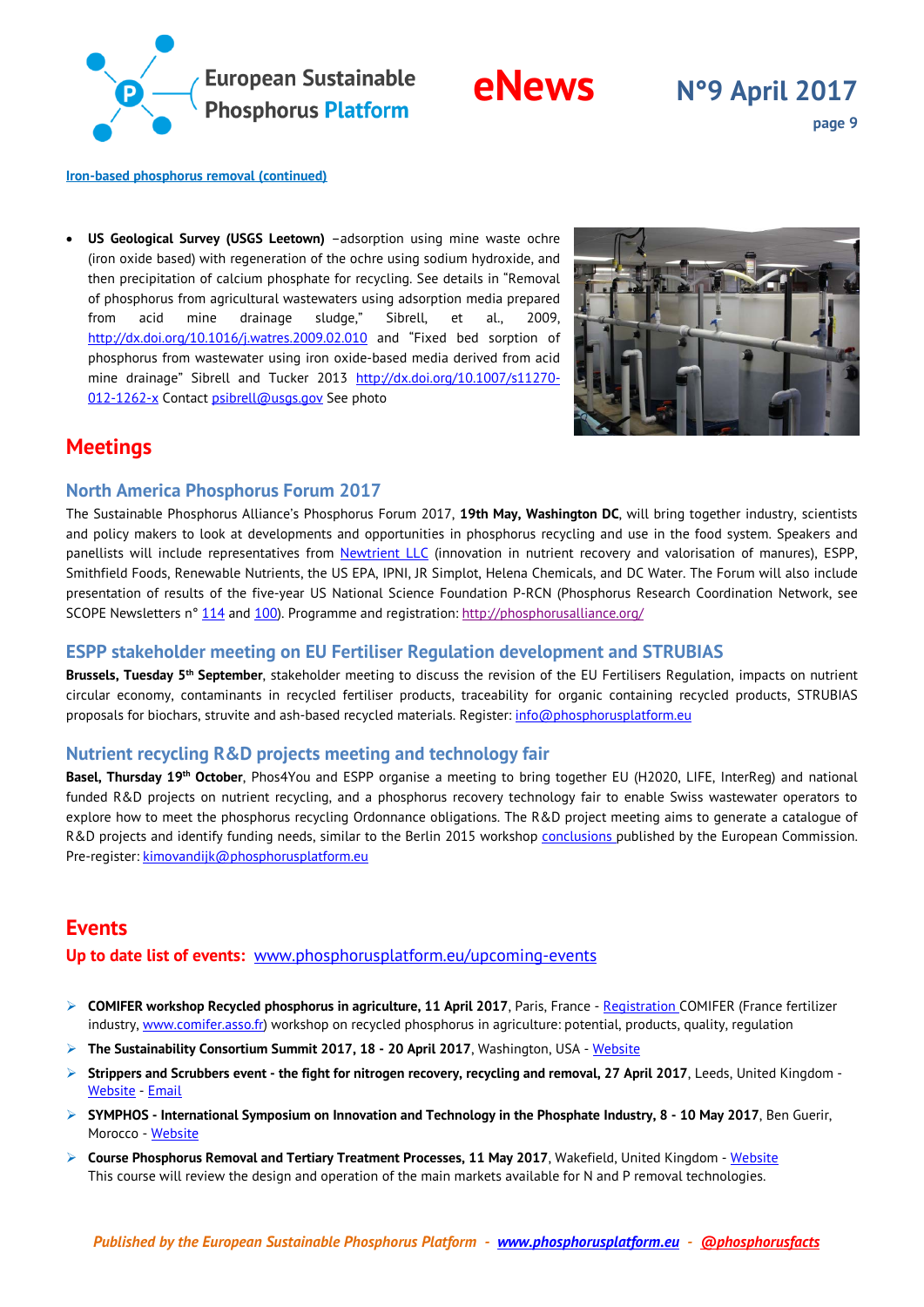

### **Netherlands political seminar Circular with phosphate (in Dutch), 12 May 2017**, Amersfoort, Netherlands - [Website](https://bureaudehelling.nl/agenda/circulair-met-fosfaat) The Dutch Nutrient Platform and the European Sustainable Phosphorus Platform will give a presentation

- **19th International Conference on Sustainable Agricultural and Food Systems, 14 - 15 May 2017**, Amsterdam, [Website](https://www.waset.org/conference/2017/05/amsterdam/ICSAFS)
- **Waste-to-Resources 2017 conference, 16 - 18 May 2017**, Hanover, Germany [Website](http://www.waste-to-resources.eu/id-2017-161.html) Conference and exhibition on mechanical biological waste treatment (MBT/AWT), waste sorting and recycling technology
- **Sustainable Phosphorus Research Coordination Network (P RCN) workshop,** 16-18 May 2017, Washington DC [Website](https://sustainablep.asu.edu/about)
- **Phosphorus FORUM of the North America Sustainable Phosphorus Alliance (SPA), 19 May 2017**, Washington DC, USA - [Website](https://phosphorusalliance.org/events/) - [Registration](https://www.eventbrite.com/e/phosphorus-forum-2017-tickets-28406690175) – [Email](mailto:Matthew.Scholz@asu.edu) Organised by the former North American Partnership for Phosphorus Sustainability (NAPPS)
- **Dresden Nexus Conference Water Soil and Waste, 17 - 19 May 2017**, Hanover, Germany - [Website](https://www.water-energy-food.org/calendar/detail/2016-07-20-dresden-nexus-conference-sdgs-and-nexus-approach-monitoring-and-implementation)
- **International interdisciplinary conference on land use and water quality** (**LuWQ2017**), 29 May 1 June 2017, Den Haag, Netherlands - [Website](http://www.luwq2017.nl/)
- **R3Water final conference, 30 May 2017**, Brussels, Belgium [Website](http://r3water.eu/save-the-date-r3water-final-conference-on-water-in-the-circular-economy-innovations-for-urban-water-treatment) With a focus on "Water in the circular economy innovations for urban water treatment"
- **Sustainable Foods Summit 2017, 1 - 2 June 2017**, Amsterdam, Netherlands [Website](http://www.sustainablefoodssummit.com/)
- **World Circular Economy Forum 2017 5 - 6 June 2017**, Helsinki, Finland - [Website](https://www.sitra.fi/en/events/circular-economy/world-circular-economy-forum-2017)
- **WEF Nutrient Symposium 2017, 12 - 14 June 2017**, Fort Lauderdale, Florida, USA [Website](http://www.wef.org/Nutrients)
- **Kick-off meeting SYSTEMIC EU research project, 13-14 June 2017**, Wageningen, The Netherlands [Registration](mailto:systemic@wur.nl) Start meeting of this project focussing on largescale demonstration projects for recovery of nutrients from manure and sewage sludge
- **Ireland Phosphorus from wastewater conference, 21 - 23 June 2017**, Belfast, Ireland [Website](https://phosphorusie.wordpress.com/) [Contact](mailto:K.Macintosh@qub.ac.uk) Starts with a 1 day workshop on 'Irish phosphorus sustainability' to establish the need for an Irish nutrient platform, and first conference of the project "Phosphorus from wastewater: Novel technologies for advanced treatment and reuse".
- **International conference Innovative solutions for sustainable management of nitrogen** 26 28 June 2017, Aarhus [Website](http://sustainablenconference.dnmark.org/)
- **International Fertiliser Society (IFS) Technical Conference 2017, 29 - 30 June 2017**, Geological Society, London [Website](http://fertiliser-society.org/event/ifs-technical-conference-2017.aspx)
- **PBSi 2017 - International Conference On Phosphorus, Boron and Silicon 3 - 5 July 2017**, Paris, - [Website](http://premc.org/conferences/pbsi-phosphorus-boron-silicon)
- **The BIG Phosphorus Conference and Exhibition – P Removal & Recovery, 4 - 5 July 2017**, Manchester United Football Stadium, United Kingdom – [Website](http://www.aquaenviro.co.uk/events/conferences/big-phosphorus-conference/) The event is supported by the UKWIR National Phosphorus Trials steering group and the National Chemical Investigation Programme (CIP) Phosphorus Steering Group
- **2 2nd IWA Resource Recovery conference, 5 9 August 2017, New York, USA [Website](http://www.irrc2017.org/) [Email](mailto:hong.li@iwahq.org)**
- **17th International RAMIRAN conference 'Sustainable utilization of manures and residue resources in agriculture' 4 - 6 September 2017**, Wexford, Ireland - [Website](http://www.ramiran2017.com/) - [Email](mailto:ramiran2017@abbey.ie) RAMIRAN (Recycling of Agricultural, Municipal and Industrial Residues in Agriculture Network) is a research and expertise network dealing with environmental issues relating to the use of livestock manure and other organic residues in agriculture.
- **ESPP meeting EU Fertiliser Regulation and STRUBIAS, 5 September 2017**, Brussels, Belgium [Registration](mailto:info@phosphorusplatform.eu) Stakeholder meeting on EU Fertiliser Regulation developments and biochar, struvite and ash-products criteria
- **IFDC and IFA workshop Phosphate Fertilizer Production Technology, 5 - 9 October 2017**, Berlin, Germany [Website](https://ifdc.org/phosphate-fertilizer-production-technology-with-ifa/)
- **NORDIWA - Nordic Waste Water Conference, 10 - 12 October 2017**, Aarhus, Denmark [Website](https://www.nordiwa.org/) Pphosphorus session is planned, check for an update
- **ESPP and Phos4You meeting Nutrient recycling R&D projects and technologies, 19 October 2017**, Basel, Switzerland [Registration](mailto:kimovandijk@phosphorusplatform.eu)

ESPP and Phos4You meeting EU (H2020, LIFE, InterReg) and national funded R&D projects on nutrient recycling, and a phosphorus recovery technology fair

**World Resources Forum 2017 - Accelerating the resource revolution, 24 - 25 October 2017**, Geneva, Switzerland - [Website](https://www.water-energy-food.org/calendar/detail/2016-12-22-world-resources-forum-2017-accelerating-the-resource-revolution)



**page 10**



**Phosphorus Forum 2017** May 19, 2017 | Washington, DC

A forum addressing critical issues in<br>phosphorus sustainability

**eNews** N°9 April 2017